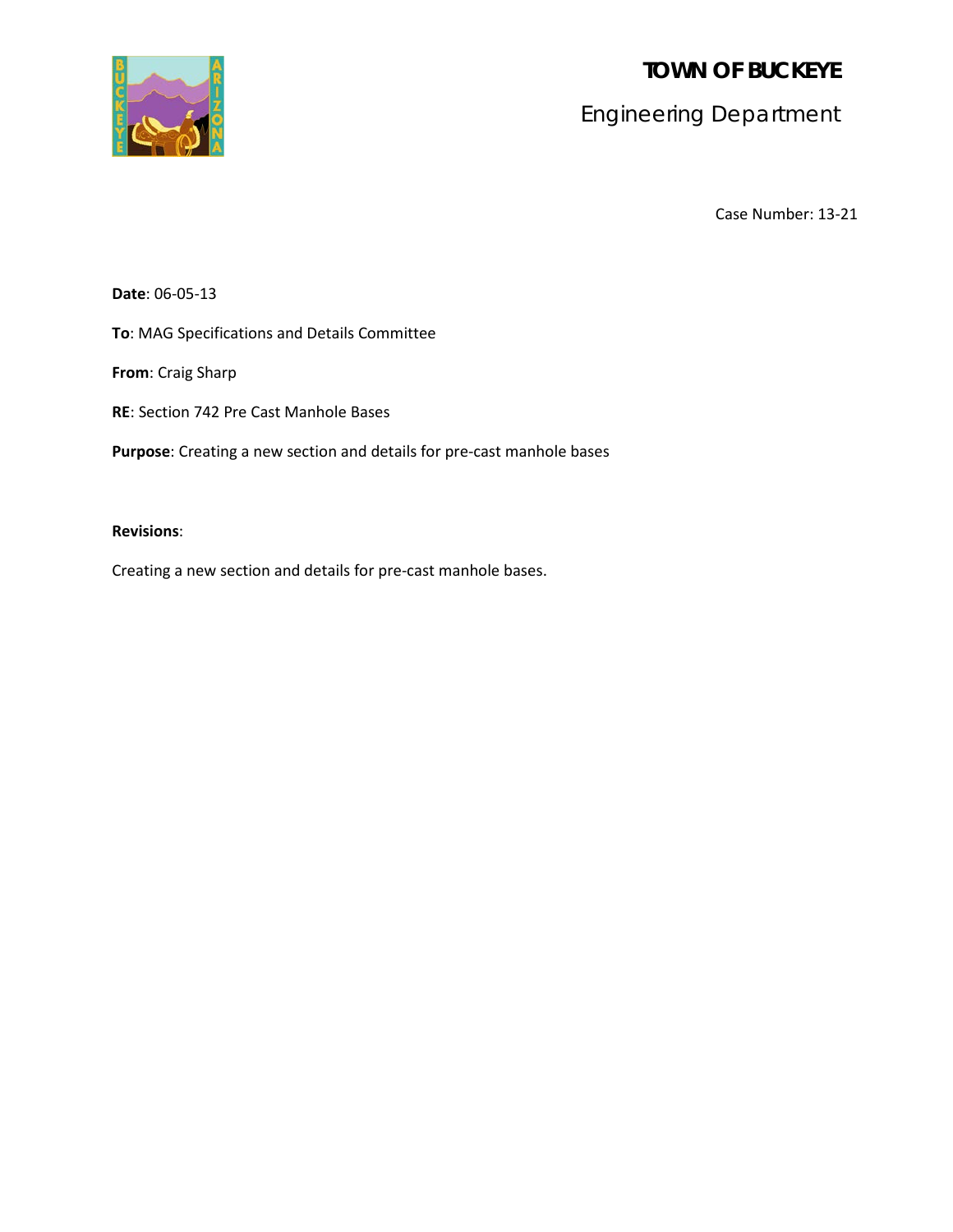#### **SECTION 742**

## **PRE CAST MANHOLE BASES**

### **742.1 GENERAL:**

This specification covers the requirements of pre cast manhole bases for gravity sanitary sewer. When noted on the plans or in the special provisions pre cast manhole bases shall be constructed according to this specification. All pre cast manhole base manufacturers shall be NPCA (National Pre Cast Association) certified and shall provide all certifications upon request. Loading criteria for the pre cast base shall meet or exceed the AASHTO 1120 loading requirements. All pre cast manhole bases and risers shall be monolithically cast to ensure water tightness and have a certified structural design. An anti-float ring shall be cast with the base and riser during manufacturing.

#### **742.2 MATERIALS:**

**742.2.1 Cementitious Materials:** Cementitious materials shall conform to Section 725.2 and shall have a minimum compressive strength after 28 days of 4000 PSI.

**742.2.2 Pre Cast Sections:** Pre Cast sections shall conform to ASTM C478, AASHTO M199

**742.2.3 Joints and Connections:** Joints and connections shall conform to ASTM C425, C990 and C923.

#### **742.3 CASTING TYPES:**

All pre cast manhole bases shall be cast using either a dry cast or a wet cast system. Each manufacturer shall be proficient in their manner of casting and shall monitor and test the materials being used in the casting. The test results shall be available upon request by the contracting agency.

**742.3.1 Wet Castings:** Wet casting shall consist of pouring thoroughly mixed cementitious materials in its plastic form into a pre determined mold the size and shape required per the drawings or special provisions. Concrete shall be placed in forms and vibrated in such a manner to make a dense uniform product conforming to the plans and specifications.

**742.3.2 Dry Castings:** Dry casting shall consist of casting the base utilizing mechanized equipment with a zero (0) slump concrete between the core and jacket. Curing shall be by a kiln or a combination of tarps and moisture curing.

#### **742.4 CUT OUT/KNOCK OUT:**

Cut out of the precast base shall be done using a mechanical whole saw. The location of the whole shall be determined by the plans and specifications. After the core is removed from the casting the manufacturer shall coat all reinforcing with a corrosion inhibiting epoxy suitable for end use application. The thickness of the epoxy shall be per the manufacturer recommendation suitable for the end use application. Knock outs shall be formed in the location noted on the plans or specifications.

#### **742.5 REINFORCING**

Reinforcing for the base shall meet the following specifications:

- Wire ASTM A82 or A496
- Wire fabric A185 or A497

Design of the reinforcing shall be in accordance with ACI 318 and ASTM C890

#### **742.6 GASKETS**

A flexible pipe to manhole connector shall be used whenever a pipe penetrates into a pre cast concrete manhole or structure. The design of the connector shall provide a flexible, watertight seal between the pipe and the concrete. The connector shall assure that a seal is made between the structure wall and the pipe by:

- casting the connector integrally with the structure wall during the manufacturing process in a manor that will not pull out during pipe coupling.
- compressing the connector against the inside circumference of the structure by means of wedge or toggle style connection, expansion ring or other means approved by the engineer.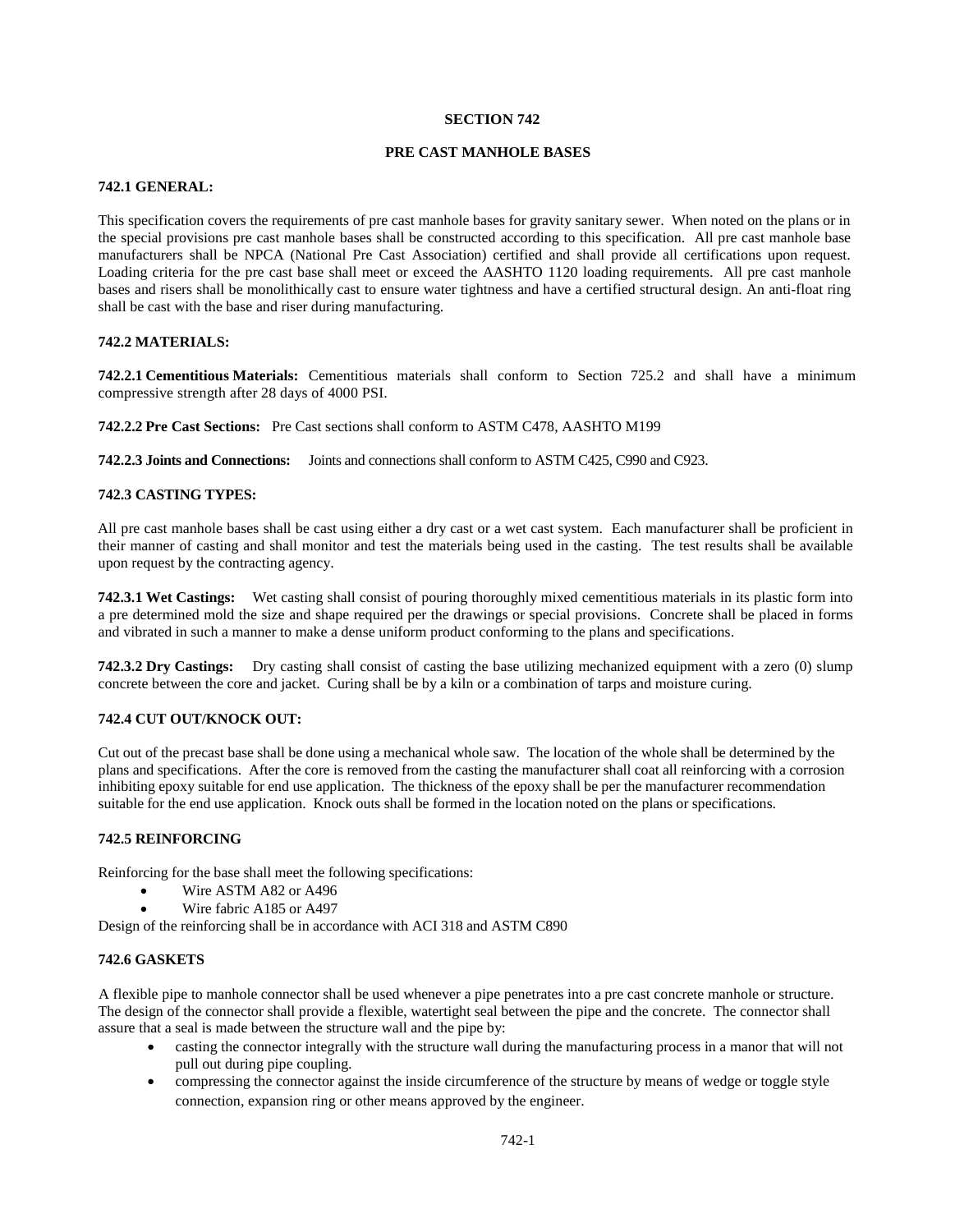The connector shall be made of from materials that conform to the physical and chemical requirements outlined in the ASTM C923, and

The connector shall be sized specifically for the type of pipe being used and shall be installed in accordance with the recommendations of the manufacturer.

The connection hardware shall be constructed of a 316 stainless steel meeting ASTM A480. The hardware shall ensure a water tight connection between the concrete and the pipe material and shall provide an adequate seal enough to withstand the negative air pressure test per ASTM C-1244.

### **742.7 LIFTING DEVICES**

Lifting devices shall be designed and evaluated by a registered professional engineer and have a minimum safety factor of 4. There shall be a minimum of 2 lifting points on every pre cast manhole base. After base installation, the lifting holes shall be thoroughly packed with a pre-packaged non-shrink grout. Bent reinforcing steel bars shall not be used as lifting devices. Through lifting holes will not be allowed.

#### **742.8 IMPERFECTIONS**

**742.8.1 Imperfections:** Any imperfections which in the opinion of the engineer may adversely affect the performance of the pre cast base shall be cause for rejection.

*-End of Section* –

742-2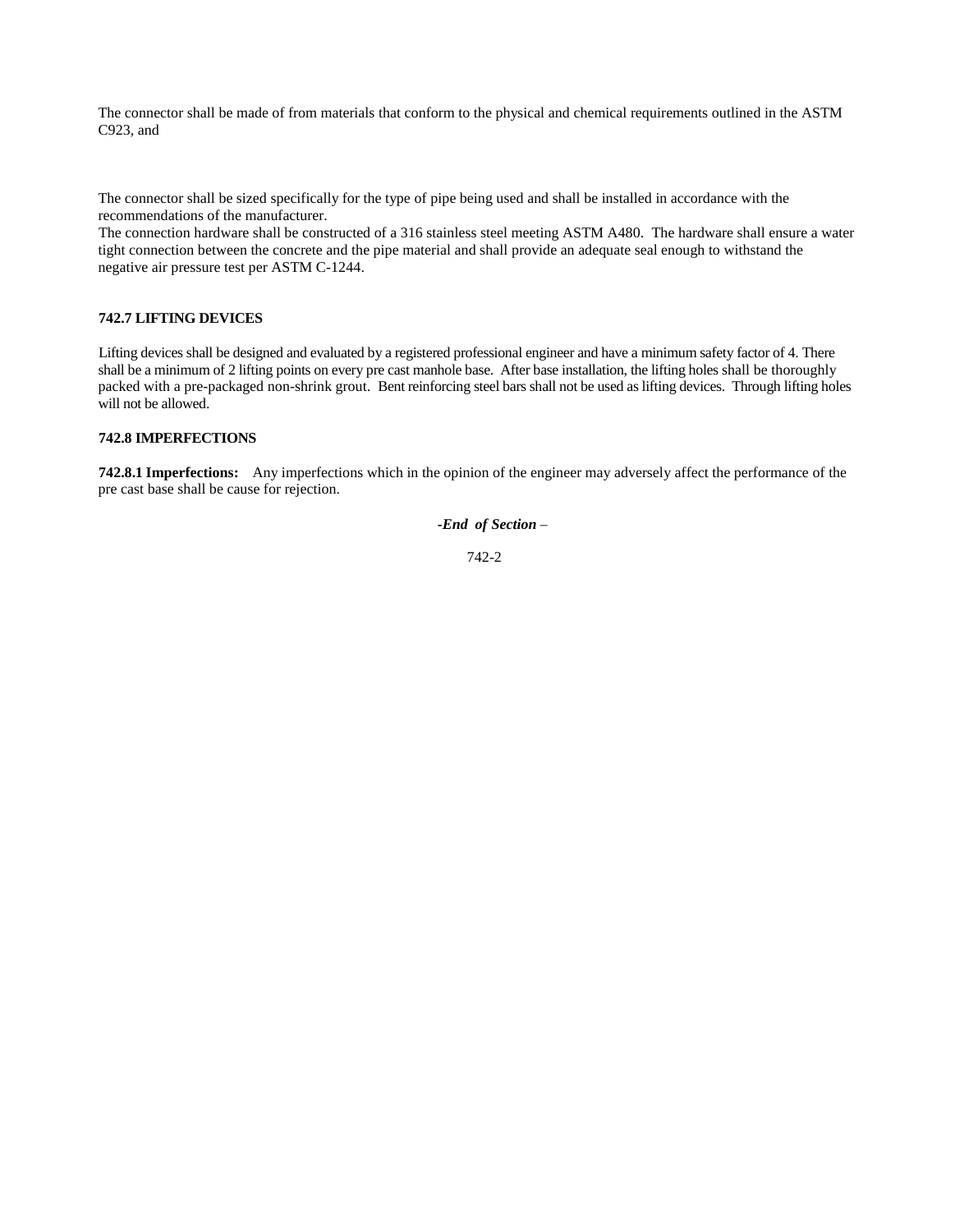

PRE-CAST CONCRETE MANHOLE BASE 01-01-2014

**XXXX** 

STANDARD DETAIL<br>ENGLISH

**MARICOPA** 

SOCIATION of

**RNMENTS** 

DETAIL NO.

 $XXXX -$